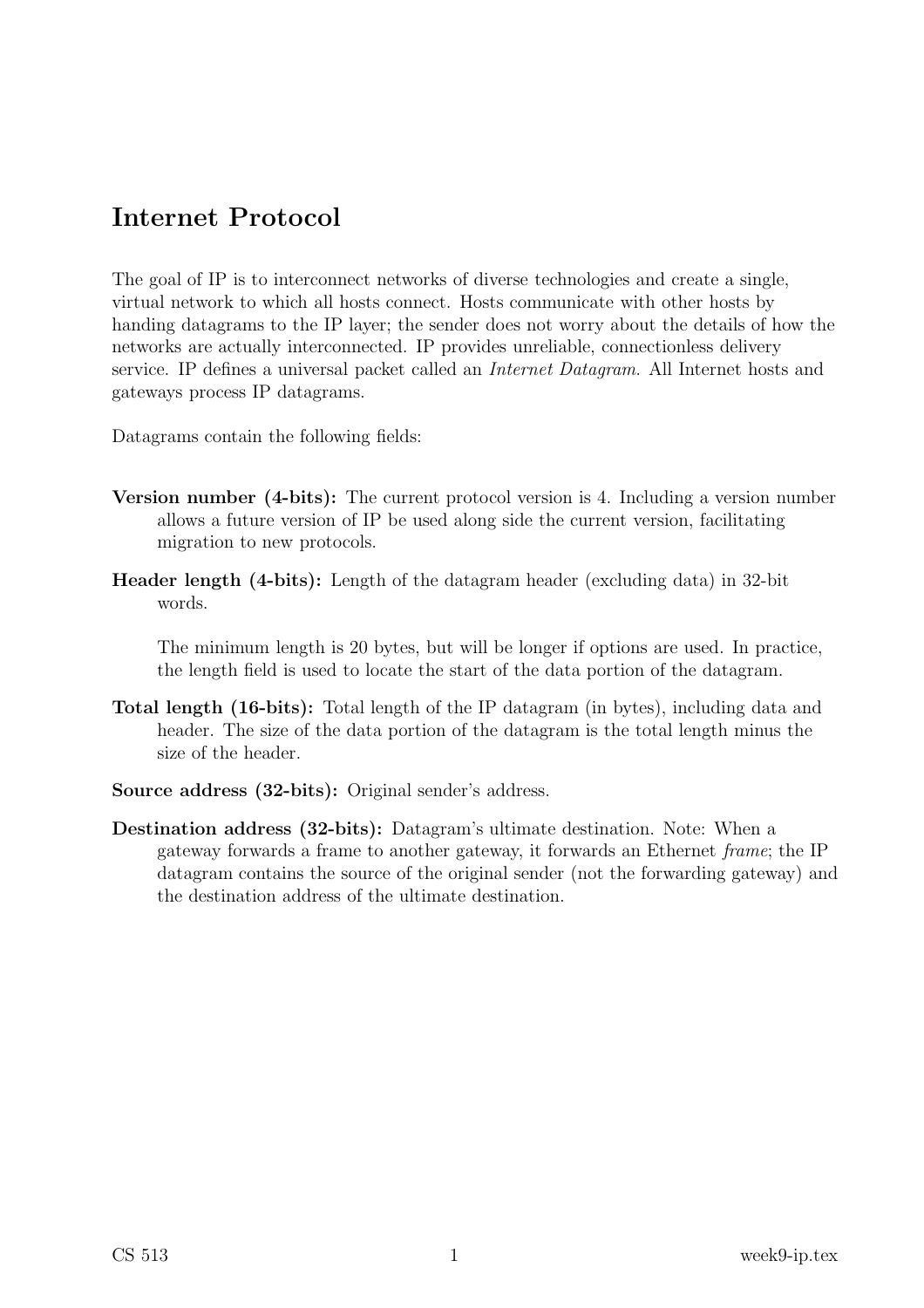Time-to-live (8-bits): A hopcount that is decremented by each gateway. Should the hopcount reach 0, discard the datagram.

Originally, the time-to-live field was intended to reflect real time. In practice, it is now a hopcount. The time-to-live field squashes looping packets. It is also needed to guarantee that packets don't stay around in the network for longer than 255 seconds, a property needed by higher layer protocols that reuse sequence numbers.

Protocol (8-bits): What type of data the IP datagram carries (e.g., TCP, UDP, etc.).

- Checksum (16-bits): A checksum of the IP header (excluding data). The IP checksum is computed as follows:
	- 1. Treat the data as a stream of 16-bit words (appending a 0 byte if needed).
	- 2. Compute the 1's complement sum of the 16-bit words.
	- 3. Take the 1's complement of the computed sum.

Note: the Internet checksum is much weaker than the CRCs we have studied. However, it has the property that  $(A + B) + C = A + (B + C)$ . That is, the order in which the 16-bit words are summed is irrelevant.

Benefit? We can place the checksum in a fixed location in the header, set it to zero, compute the checksum, and store its value in the checksum field. On receipt of a datagram, the computed checksum calculated over the received packet should be zero.

Why checksum only header? Finally, checksumming only the header reduces the processing time at each gateway, but forces transport layer protocols to perform error detection (if desired).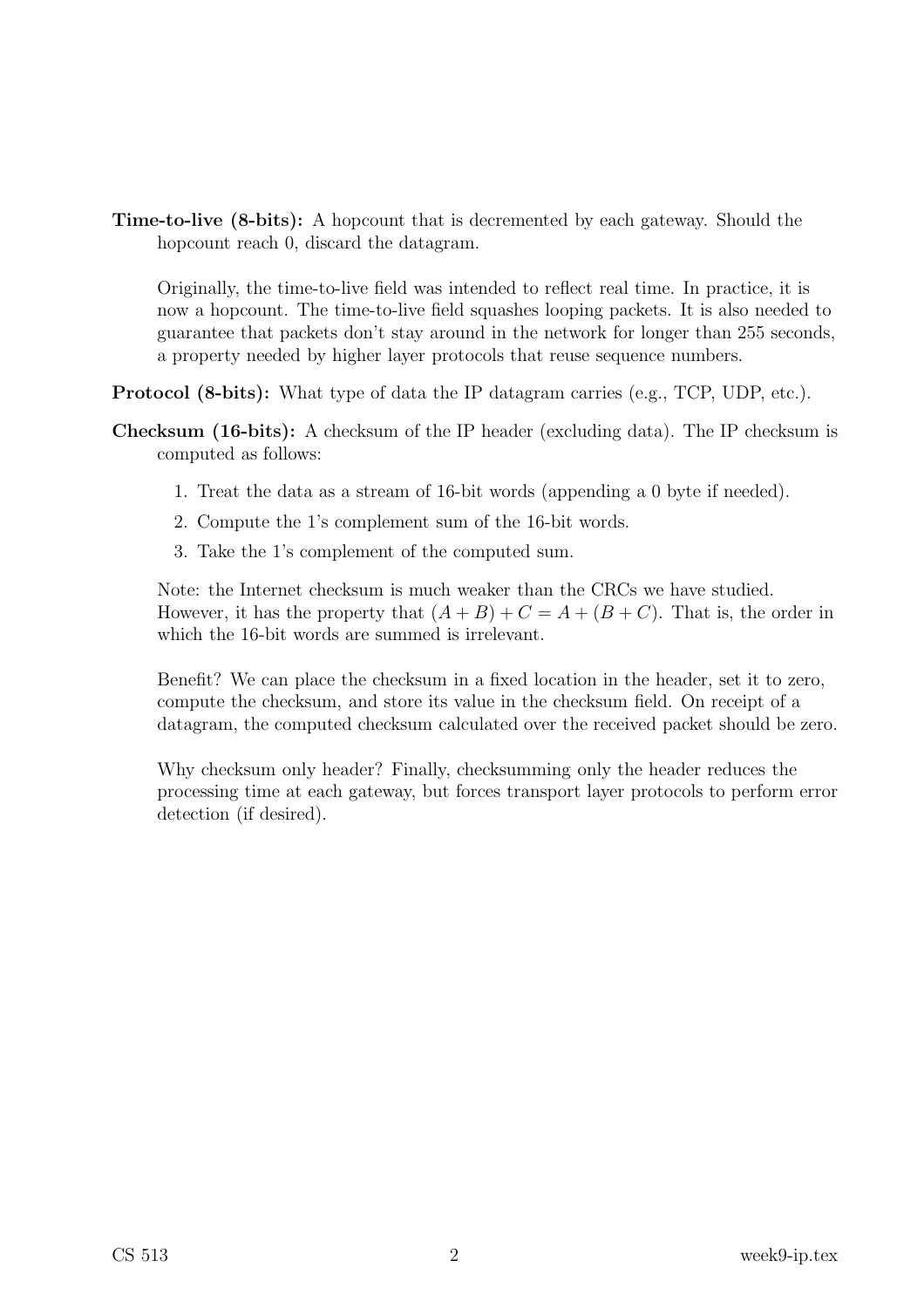Fragment offset (13-bits), Flags (3-bits), Identifier (16-bits): These three fields are used for fragmentation and reassembly. Gateways are free to fragment datagrams as needed, and hosts are required to reassemble fragments before passing complete datagrams to the higher layer protocols.

Each fragment contains a complete copy of the original datagram's header plus some of the data.

How can a receiving host match arriving fragments with the proper original datagram? That is, how can one distinguish those fragments from one datagram from those that belong to another?

- 1. All fragments of a datagram will have the same source and destination IP address. However, other datagrams between those two machines will share these fields as well, so this is not enough.
- 2. The identifier field uniquely identifies fragments of the same original datagram. Whenever a hosts sends a datagram, it sets the identifier field of the outgoing datagram and increments its local identifier counter. Thus, all fragments of a datagram contain the same source and identifier fields, but fragments from different datagrams won't.

How does one know where a fragment fits within the original datagram?

The *offset* field serves this purpose. When a gateway fragments a datagram, it sets the offset field of each fragment to reflect at what offset with respect to the original datagram the current fragment belongs.

Can gateways further fragment fragments? Yes. A 200-byte fragment having an offset of 200 could be split into two 100-byte fragments having offsets of 200 and 300, respectively.

Finally, how do we know when we have received all of the fragments? The flags field may contain:

- 1. A don't fragment indication (set by host, honored by gateways). (A 1-bit flag.)
- 2. When set, the fragment more field indicates that another fragment follows this one. That is, this fragment is not the last fragment of the original datagram. What fields does an unfragmented datagram have set? An *offset* of 0, and a fragment more bit of 0.

What fields does the last fragment of a fragmented datagram contain? Neither flag would be set, and the offset would be non-zero.

Note: The total length field of the IP header refers to the current datagram, not the original. Thus, the fragment more bit is needed in order for the recipient host to determine when it has all fragments of a datagram.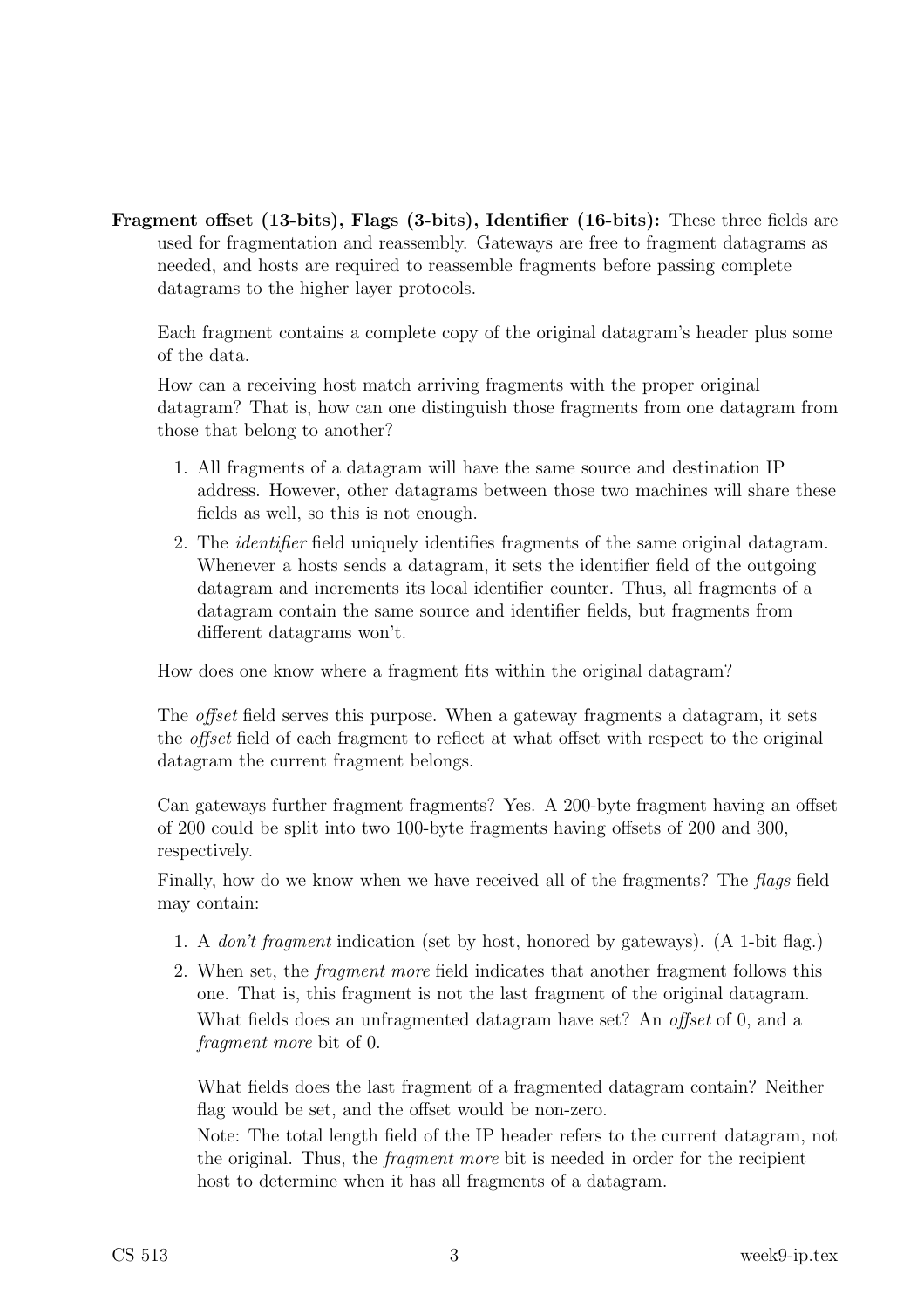- Type-of-service (8-bits): A hint to the routing algorithms as to what type of service we desire.
	- **Precedence (3-bits):** A priority indication, where  $\theta$  is the lowest and means normal service, while 7 is highest and is intended for network control messages (e.g., routing, congestion control).
	- Delay (1-bit): Application requests low delay service (e.g., for interactive applications).

Throughput (1-bit): Application requests high throughput.

Reliability (1-bit): Application requests high reliability.

Note: The three TOS bits will generally be mutually exclusive.

Does setting the low-delay bit guarantee getting such service? No. The type-of-service field is meant as a request or hint to the routing algorithms, but does not guarantee that your request can be honored (e.g., there may not be a low-delay path available).

# IP Options

IP datagrams allow the inclusion of optional, varying length fields that need not appear in every datagram. The idea is that we may sometimes want to send special information, but since we don't send it very often, we don't want to dedicate a field in the packet header for this purpose.

Options start with a 1-byte option code, followed by zero or more bytes of option data. The option code byte contains three parts:

copy flag (1 bit): If 1, replicate option in each fragment of a fragmented datagram. That is, this option should appear in every fragment as well. If 0, option need only appear in first fragment.

option class (2 bits): Purpose of option:

| Class   Meaning           |
|---------------------------|
| network control           |
| reserved for future use   |
| debugging and measurement |
| reserved for future use   |

option number (5 bits): A code indicating the option's type.

The number and format of the rest of the bytes depend on the exact option. Defined options include: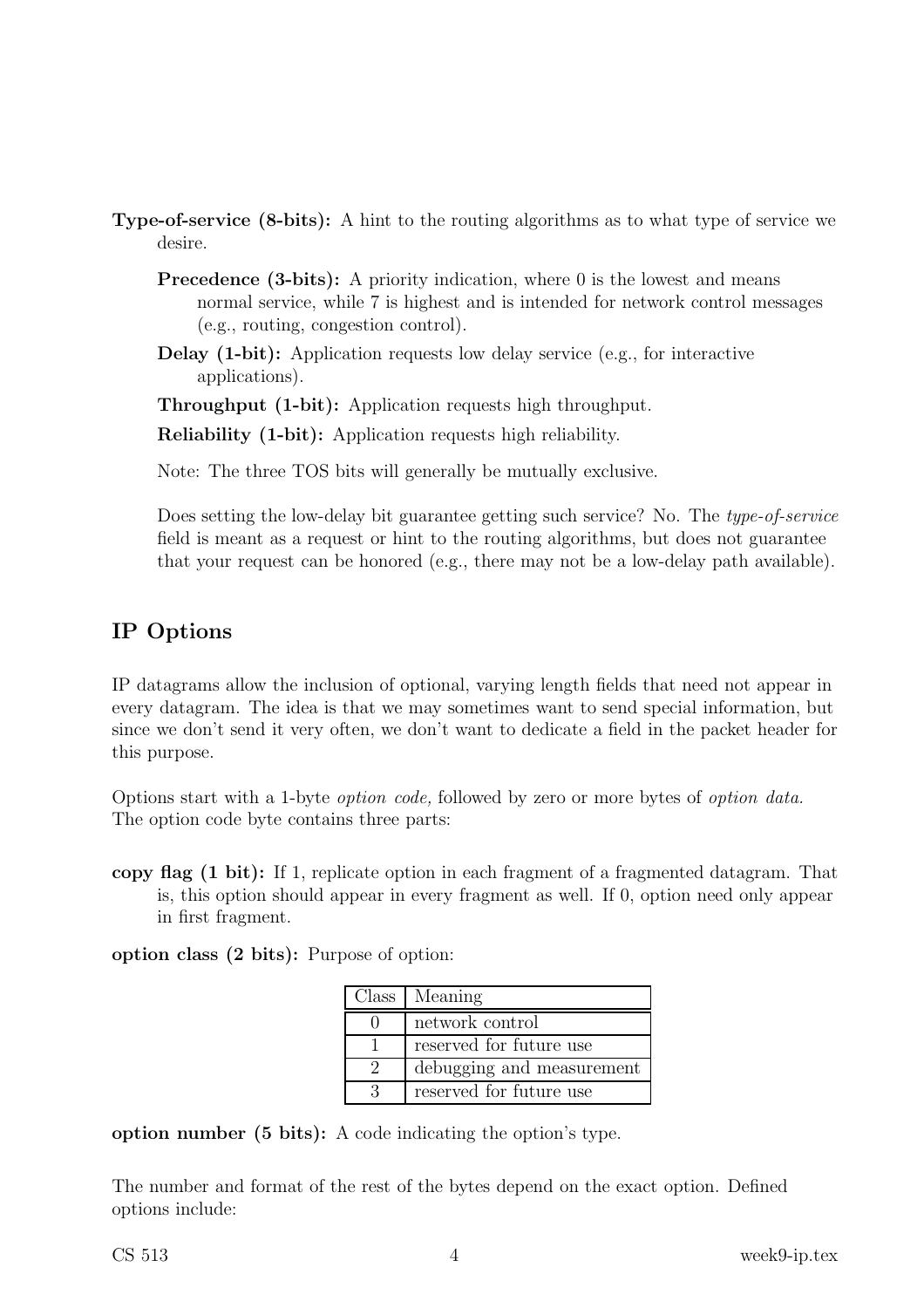#### End of option list (1 byte): Last option in the option list.

No option (1 byte): "no op" used for padding. Recall that the size of an IP header must be a multiple of 32-bit words.

#### Record route (variable length): Record the actual path taken by the datagram.

The option consists of a code of 7, a 1-byte length field, and a 1-byte pointer into a list of addresses that follows the option. The length gives the total length of the option, including the space for holding the list of visited gateways.

The sending host creates the record route option, allocating enough space to hold the IP address of each gateway through which it travels. As a gateway (or host) processes the datagram, it records the address of the interface that the datagram is forwarded out on in the data space of the option and increments the pointer by 4 bytes.

The record route option is useful for debugging, as it allows one to determine the actual path a datagram takes. Note that in the Internet, each gateway makes its own routing decision, making it difficult to determine what route a datagram is actually taking.

Loose source and record route: Provide a source route for the datagram to take. The option is called loose because the source route doesn't specify every intermediate gateway, just some of them. The variable-length portion of the option contains a list of IP addresses, and the datagram is to be forwarded to the first address in the list, then the second, and so forth until it reaches the last address in the list.

As with record route, gateways (and hosts) also record the actual route taken, overwriting the gateway used as the previous destination. Note that each gateway has (at least) two addresses; the source route will contain the interface the packet arrives on, while the recorded route contains the interface the datagram left on. This allows the recipient to use the recorded route in received datagrams as a source route for the datagrams it returns.

Timestamp: Similar to the record route option, except that each gateway records its current time to the option list. Times are given as seconds past midnight, Universal Time. The timestamp option provides a mechanism for determining how time a datagram spends traversing each hop along a path (assuming that the clocks on all machines are reasonably synchronized).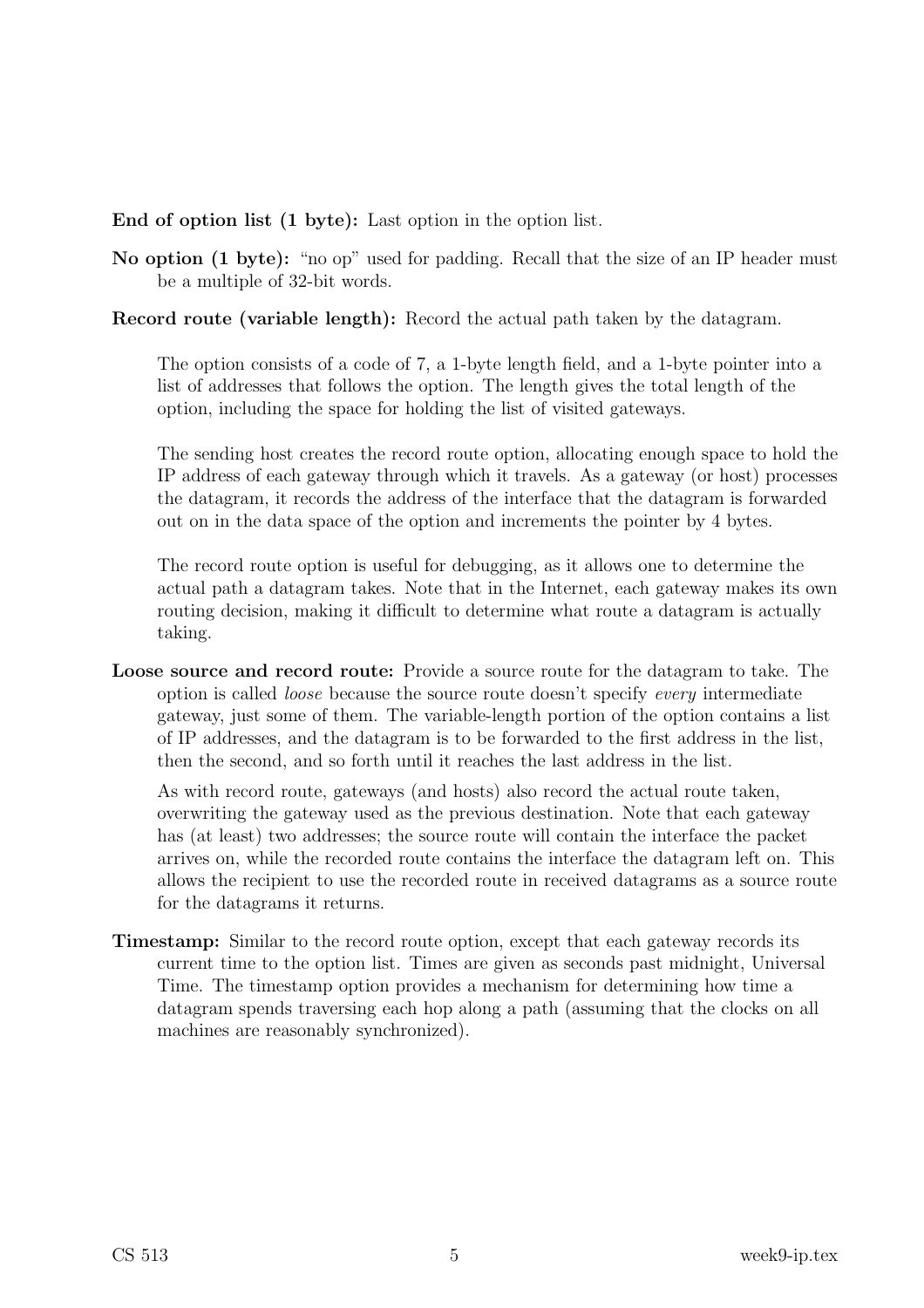# ICMP

The Internet Control Message Protocol (ICMP) allows gateways and hosts to send network control information to each other.

From a layering point of view, ICMP is a separate protocol that sits above IP and uses IP to transport messages. In practice, ICMP is an integral part of IP and all IP modules must support the ICMP protocol.

ICMP datagrams are encapsulated within IP datagrams and processed by IP in the same way as TCP and UDP datagrams; if special processing is needed, the IP type-of-service (TOS) field could be used.

There are two general types of ICMP messages:

- 1. Information messages, where a sender sends a query to another machine (either host or gateway) and expects an answer. For example, a host might want to know if a gateway is alive.
- 2. Error indication messages, where the IP software on a host or gateway has encountered a problem processing an IP datagram. For example, it may be unable to route a datagram to its destination.

ICMP messages begin with an 8-byte header, followed by zero or more bytes of message-specific data:

Type (1 byte): What kind of message (e.g., echo request, etc.).

Code (1 byte): Further information about the message type.

- Checksum (2 bytes): Checksum of the ICMP message (excluding the IP header). Calculation is performed using the same algorithm as with the IP header.
- Type specific data (4 bytes): Data specific to the message type; not used by all messages.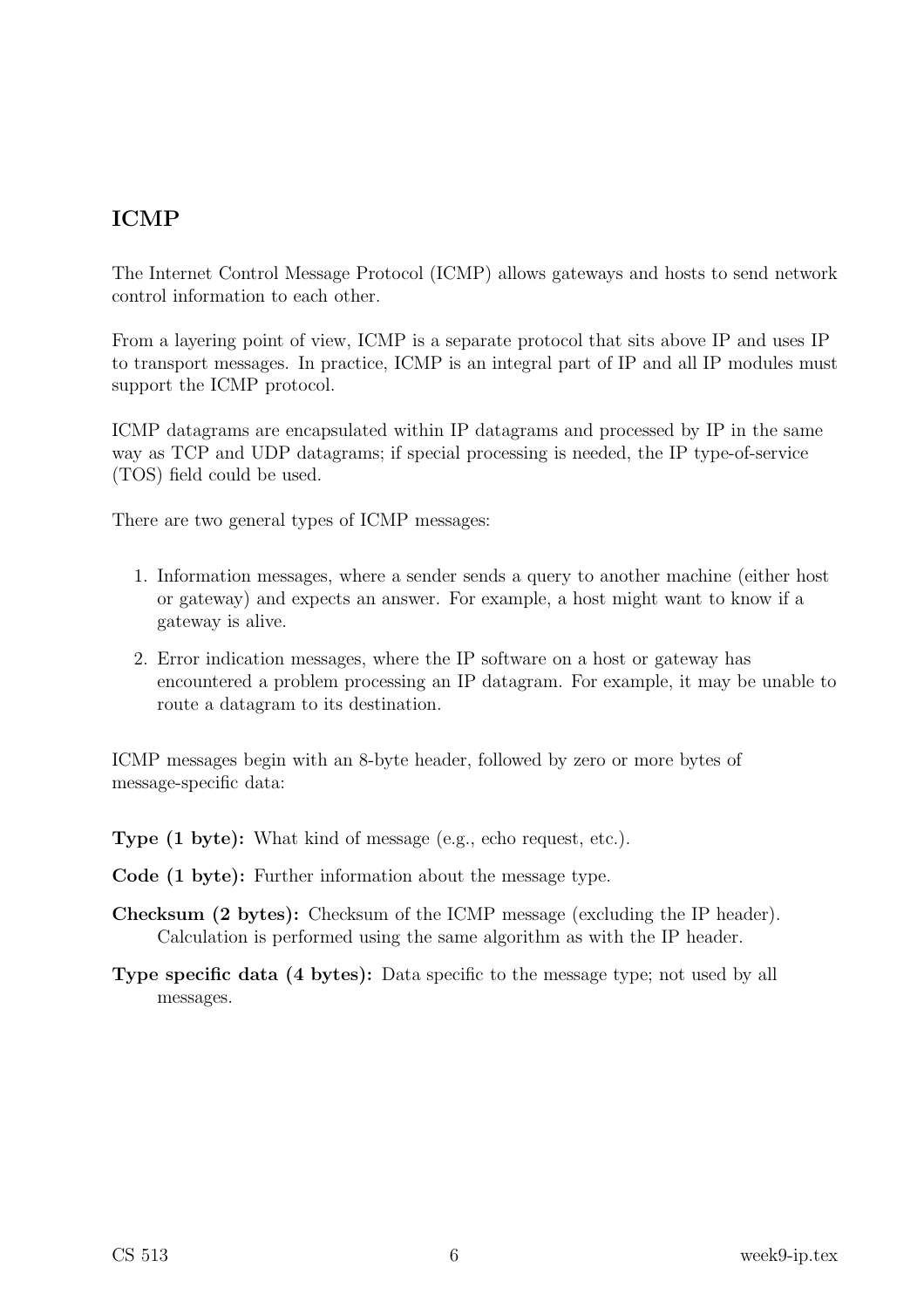#### Echo Requests

The ICMP *echo request* and *echo reply* messages are two of the most useful ICMP messages for network debugging. If machine A sends an echo request message to machine B, machine B is required to respond with an ICMP echo reply.

ICMP echo messages have the following format:

Type (1 byte): 8 for echo request, 0 for echo reply.

- Code (1 byte): Always zero.
- Checksum (2 bytes): Checksums data only.
- Identifier (2 bytes), Sequence number (2 bytes): Supplied by the sender, used to match responses with requests.
- Data (arbitrary length): Data that must be returned in the echo reply. Might include information such as a timestamp, to aid in computing round trip times.

Most systems supply an application program that sends and receives ICMP echo messages. In Unix, the program *ping* allows a user to check whether a machine is reachable and functioning.

Because ICMP messages are handled just like other IP datagrams, ICMP echo messages test the reachability of any host. Also, because ICMP is an integral part of IP, all hosts and gateways must implement ICMP.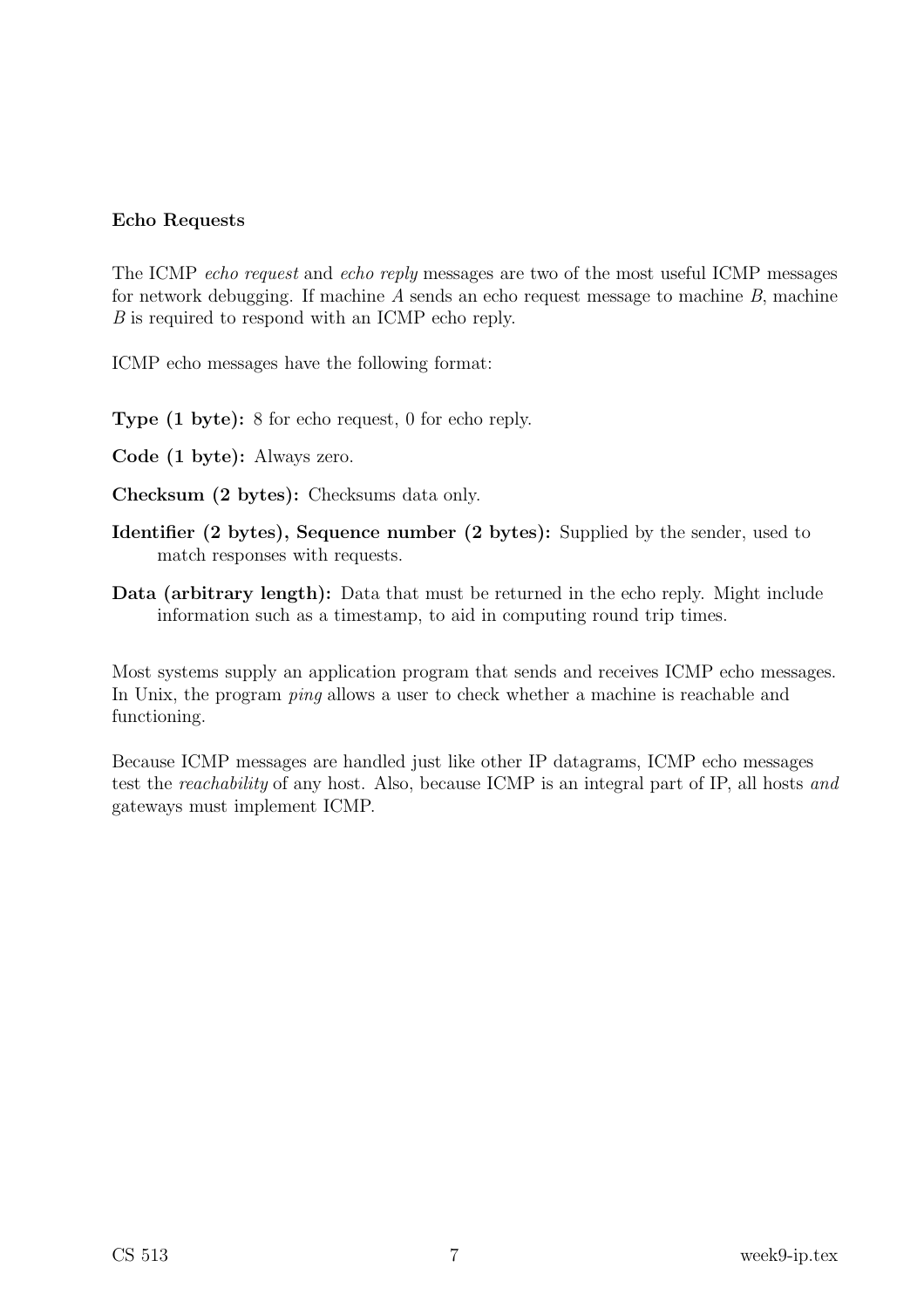#### Timestamp Messages

ICMP timestamp messages are used to estimate the transmission delays between machines and to synchronize clocks:

Type (1 byte): 13 for timestamp request, 14 for reply.

- Code, checksum, identifier, and sequence number: Same as in echo request case.
- Originate timestamp (32 bits): Time that the timestamp request message is sent. All times are in milliseconds past midnight.
- Receive timestamp (32 bits): Time that the timestamp message was received at the destination.
- Transmit timestamp (32 bits): Time that the timestamp reply message was sent by the recipient of the timestamp request message.

Including both the receive and transmit timestamp allows the sending host to determine the fraction of time spent transmitting vs. processing the request.

By averaging the measurements of several messages, the sender can estimate the *offset* between its local clock and that on the remote machine. Note: it is quite feasible to synchronize the clocks of all machines on a LAN to within several milliseconds of each other.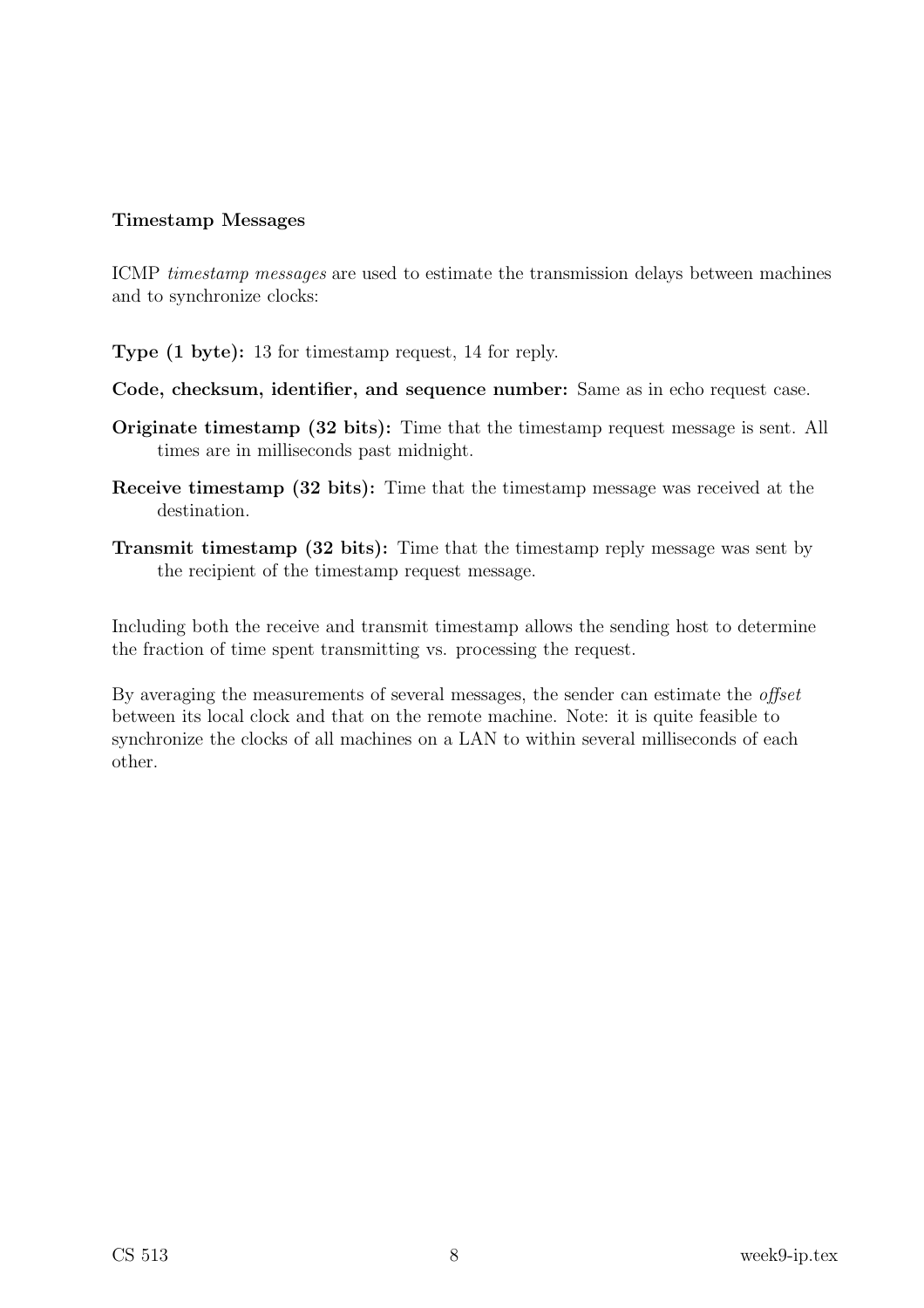#### Error Processing

When an IP module encounters an error processing a datagram, it sends an ICMP error message back to the original sender of the datagram. ICMP error messages have a common message format, which begins with the standard ICMP header described above. ICMP error messages also include part of the datagram that caused the error message to be generated:

- Internet header (20 or more bytes): The complete IP header of the datagram causing the error.
- Data portion of message (64 bits): The first 64 bits of the data portion of the IP datagram. What is this used for? Presumably, the first 64 bits will contain enough transport header information to allow the host that sent the datagram to match the ICMP error message with the specific transport-level "connection" responsible for sending the message.

When a gateway cannot route a datagram (e.g., it doesn't have an appropriate route in its local table), it discards the message and returns an ICMP destination unreachable message to the sending host. The intent of the ICMP destination unreachable messages is to inform a sending host that a particular destination is not currently reachable, and that they should try again (sometime) later. They have the following format:

#### Type (1 byte): Always 3.

Code (1 byte): 0: Network unreachable.

- 1: Specific host is unreachable.
- 2: Protocol is unreachable (e.g., the destination host doesn't support TCP).
- 3: Port unreachable (protocol exists, but specific service does not).
- 4: Fragmentation needed, but "don't fragment" bit set in IP header.
- 5: Source route failed.

Which codes are generated by hosts? By Gateways? Codes 0, 1, 4, and 5 are generated by gateways, while codes 2 and 3 are generated by hosts.

IP header + 64 bits of transport header: Datagram that could not be delivered. Note: Here we see why the transport header is needed; it identifies the sending process. The end user will want to know that the destination is unreachable so that it can take appropriate action.

As a datagram is processed, the gateway decrements the its time-to-live (TTL) field. If the TTL value reaches 0, the gateway discards the datagram and sends a time exceeded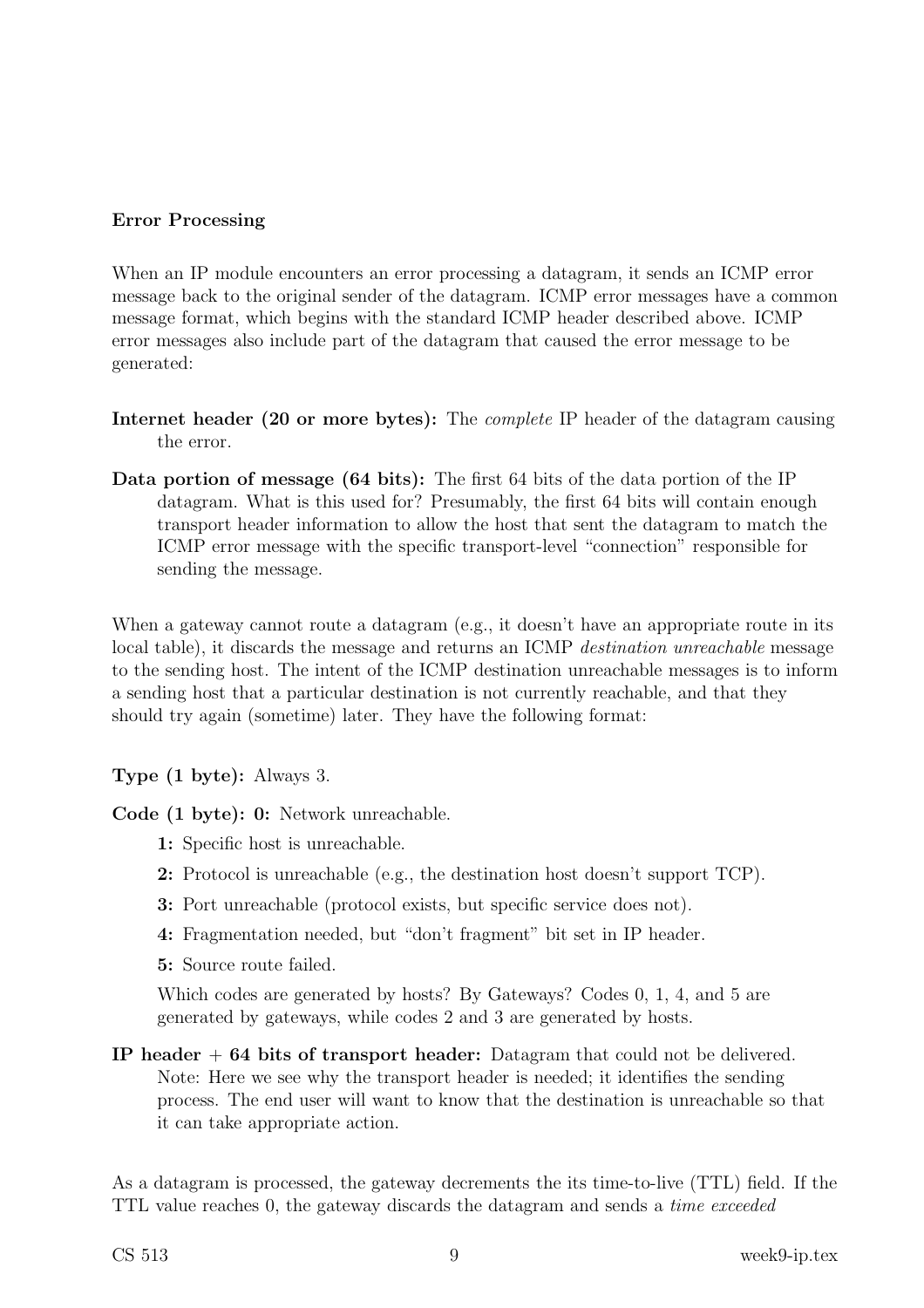message to the sender. Time exceeded messages have a type of 11, and the data portion of the message includes part of the offending datagram's header.

When a host or gateway encounters a problem *parsing* an IP datagram, it returns a parameter problem message to the datagram's sender:

Type (1 byte): Always 12.

Pointer (1 byte): Pointer into the original datagram that identifies the byte where the error was encountered.

When a gateway becomes congested and runs out of buffer space, it may discard a datagram and return a *source quench* message. Source quench messages are used to request that the sender reduce the rate at which it is sending datagrams.

Note: Source quench messages are meant to direct a sender to reduce its transmission rate. A gateway may send a source quench message even if it does not drop the datagram, but a host cannot rely on source quench messages to detect undelivered datagrams (they may get lost).

Two other ICMP messages, redirect and mask request messages, will be discussed later.

Note: Because ICMP messages are carried in IP datagrams, they are not reliable. Thus, a host should use them, but cannot depend on always receiving them.

Finally, to prevent error messages from spawning additional error messages, gateways do not generate ICMP error messages for ICMP error messages.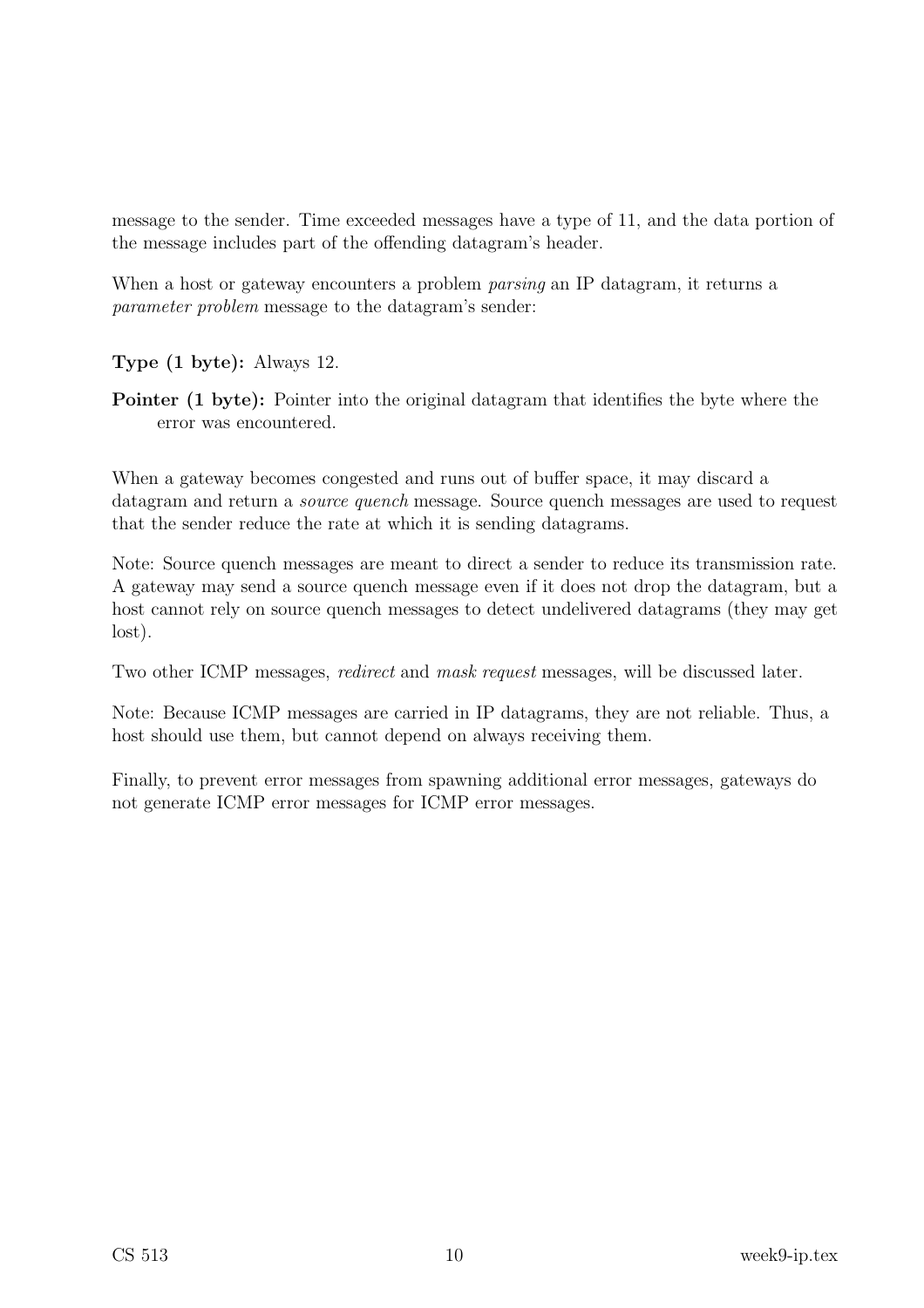## Host Routing

When a host wants to send a datagram, the routing operation will be in one of two forms:

Direct: The destination host resides on the same network as the sender. What happens? The sender simply maps the Internet address into a physical address (e.g., using ARP), encapsulates the datagram in a physical frame, and sends the datagram directly to the destination.

Indirect: The host must forward the datagram to a gateway.

How does one distinguish between the two cases? The sender extracts the network part of the address from the datagram's destination address and compares it against the list of networks to which it connects. If it finds a match, direct routing is in order. If the destination is remote, the host must forward the datagram to a gateway.

Indirect routing is more complicated than direct routing because the host may have several gateways to choose from, and might choose the wrong one.

How can we know which gateway to use?

Possible solution: Have the host participate in the same routing algorithms used by gateways. Disadvantages:

- 1. Hosts typically communicate with only a few hosts, most of them on local networks. Having hosts run a full-blown routing protocol is overkill. (The current Internet contains over 10,000 networks).
- 2. Routing protocols are still evolving. Changing a protocol would force every host to implement the new protocol.
- 3. No one single protocol is in use: hosts would have to implement many of them.
- 4. Many hosts (e.g., PCs) don't have the resources to run full blown routing protocols. That is, they don't even support multiple processes!

Better solution: Have hosts maintain "default" pointers to gateways, and have them forward all indirect traffic to a gateway. Let the gateway figure out where the datagram needs to go.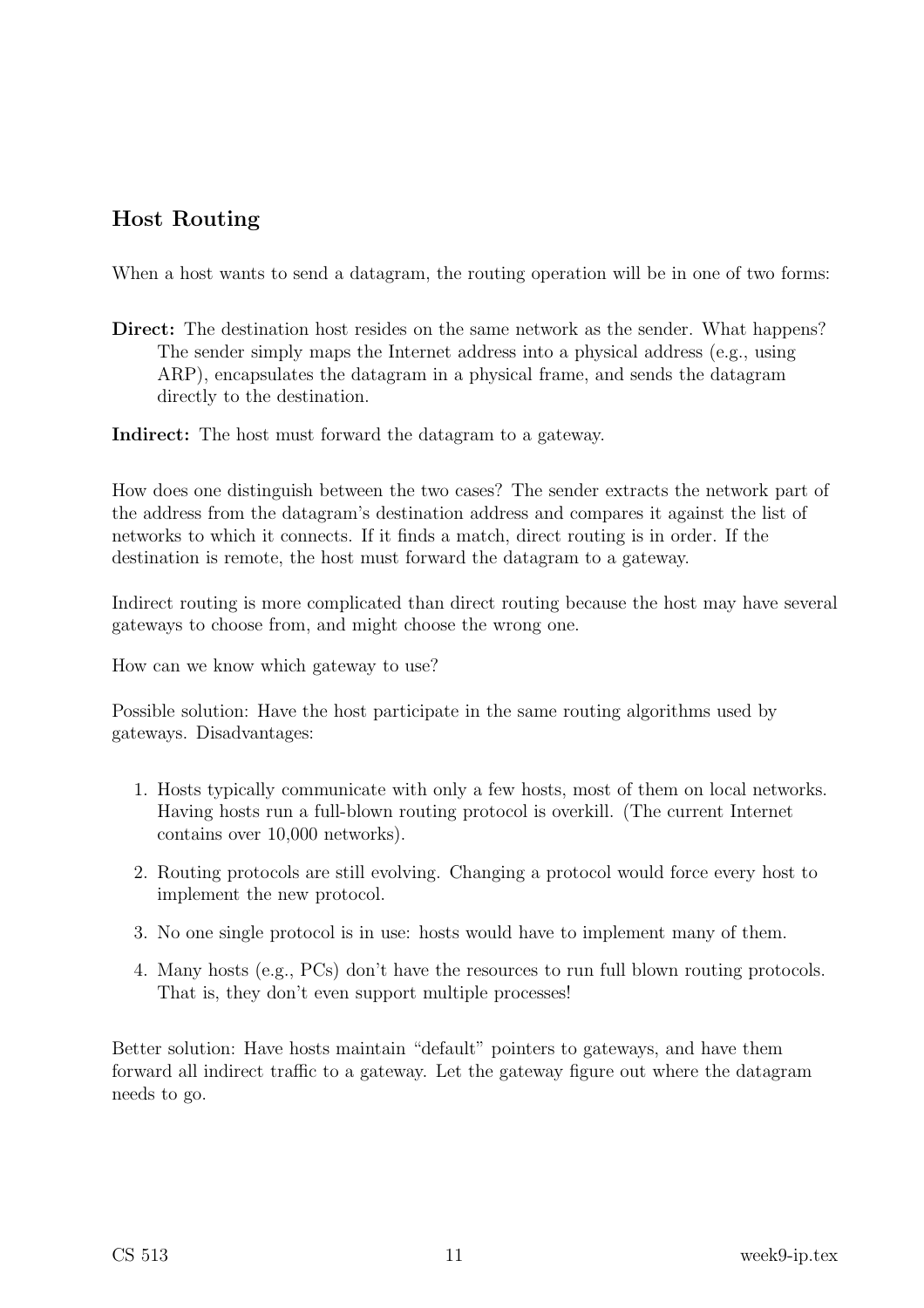#### ICMP Redirects

What happens when a host chooses the "wrong" gateway? If a host has several gateways to choose from, picking any one gateway leaves open the possibility that the host will forward a datagram to the wrong gateway. That is, it will forward a datagram to gateway G1, and G1 will forward it to gateway G2, which the sending host can reach directly.

The Internet architecture includes an ICMP message that helps. Gateways sends an ICMP redirect to inform a host that it should forward datagrams for destination D to gateway G2.

ICMP redirect message format:

Code (1 byte): always 5.

Code (1 byte): 0: Redirect datagrams for the network.

- 1: Redirect datagrams for just the host.
- 2: Redirect datagrams for TOS and network.
- 3: Redirect datagrams for TOS and host.

Gateway (32 bits): IP address of gateway that should be used.

**Data:** IP header  $+ 64$  bits of datagram that generated the redirect. In particular, the destination address is needed to update the routing table to use the specified gateway.

Each host maintains a cache of routes that have been built up from ICMP redirects. Thus, a host need only maintain a default pointer to a gateway (it doesn't even matter if its not the "best" one!) and a cache of routes for those destinations reachable through some gateway other than the default gateway.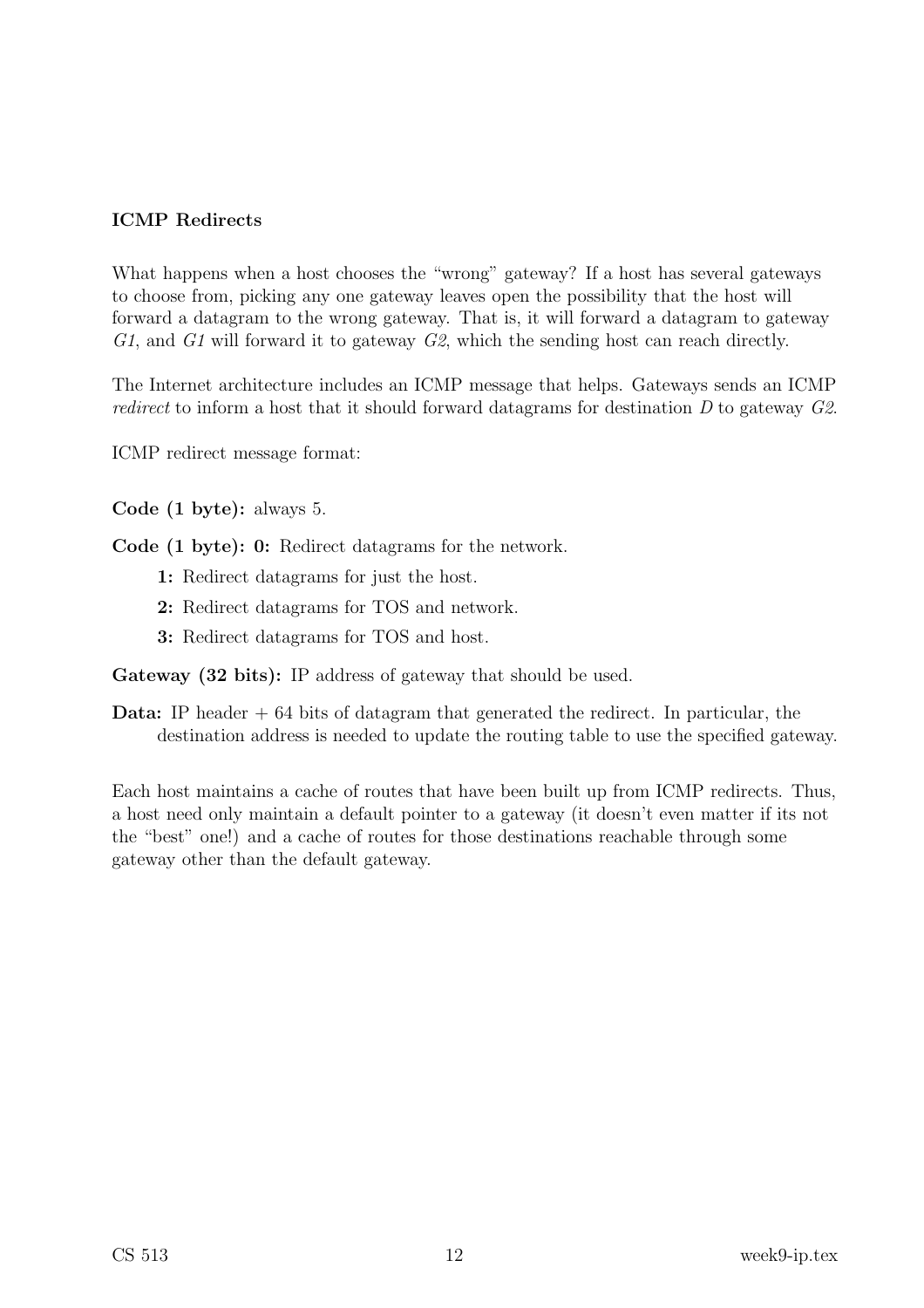### Subnetting

Earlier, mentioned that the Internet consists of over 10,000 networks. In reality, the number is much larger. The figure refers to the number of distinct class A, B, and C networks for which routing table entries exist in the core gateways.

Consider the following:

- A large organization or campus might have 30 or more LANs (one for each department).
- An organization will probably have only a single connection to the rest of the Internet.
- In order for every local host to be able to communicate with other Internet machines, routing entries for each of the 30 networks must exist in the core gateways. In order for other sites to be able to respond to our queries, they must be able to route packets back to us.
- Wouldn't it be nice if we only needed to advertise a single network number for all 30 networks?

Subnet addressing is a technique that allows a set of multiple, interconnected networks to be covered by a single IP network number. IP addresses have a well-defined structure that allows a gateway to extract the network portion of an address by simply looking at its class.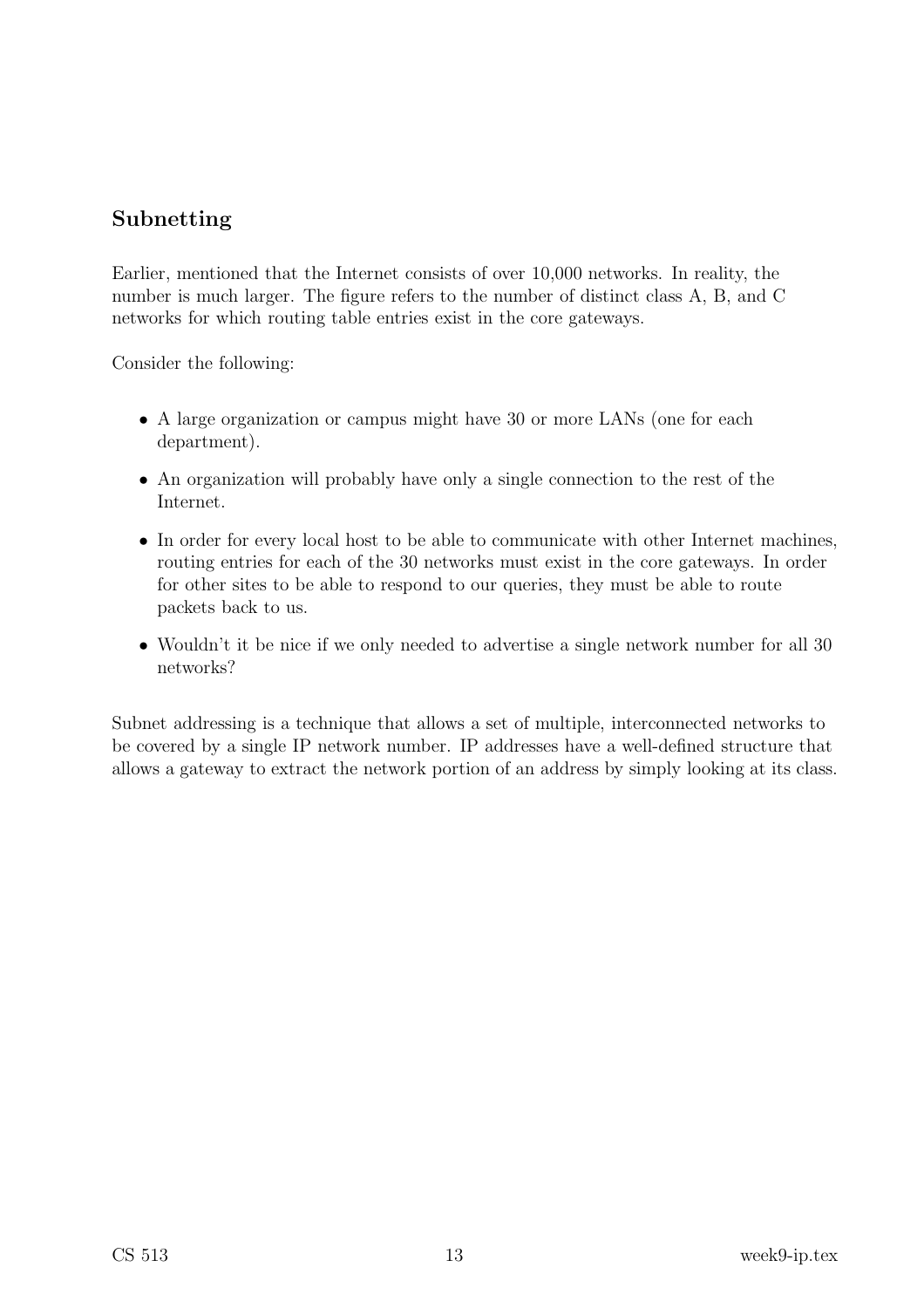With subnetting, the local part of an IP address is further subdivided into a network and a host part:

- Consider two addresses 128.204.2.29 and 128.204.1.109. Are they on the same network? Yes and no. They refer to hosts on the same IP network (128.204), but they can actually be on different ethernets connected by a bridge.
- We can divide the local part (the two bytes to the right of 128.204) into a 1-byte network part and a 1-byte host part.
- When sending data to 128.204.1.109 local gateways first route datagrams to the (sub)network 128.204.1 rather than (IP network) 128.204.

128.204.2 and 128.204.1 are distinct (sub)networks. To the outside world, there is only a single network 128.204. Each of the individual networks is called a subnet.

To implement subnetting, hosts and gateways use a subnet mask to extract the network part of an IP address. To distinguish between direct and indirect routing:

- 1. How does one determine the subnetwork number of a network interface? Each network interface has a network mask. The network mask ANDed with the interface address yields the network number of the interface.
- 2. For each of the machine's interfaces (hosts usually have only one):
	- (a) Extract the destination address DEST from the datagram.
	- (b) If ((interface address  $\&$  interface mask)  $=$  (DEST  $\&$  interface mask)), direct routing is needed.

The routing algorithms described earlier remain essentially the same when subnetting is in use. Main difference? Routing algorithms may need to propagate the mask with a network number in routing updates. They need the mask to extract (sub)network numbers.

Finally, subnetting extends the number of levels in the Internet's hierarchical routing scheme. It trades off optimality of routes vs. table space in gateways.

How does a host determine its network mask? RARP? No. RARP doesn't provide the answer.

Hosts send ICMP address mask requests; responses contain the mask for the local network.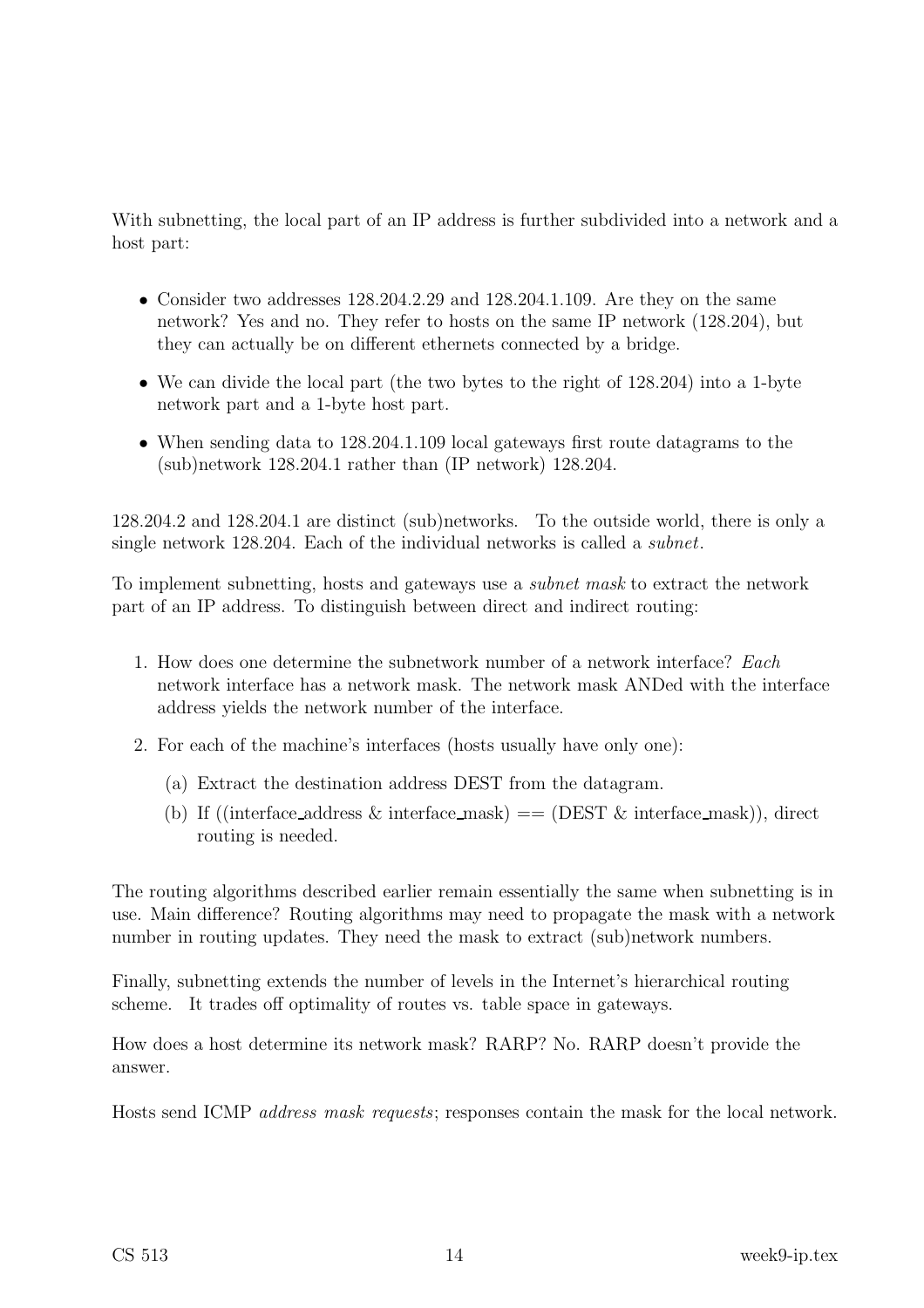# Gateway Routing

Unlike hosts, gateways cannot use the ICMP redirect mechanism to build routing tables. In particular, in order to send a redirect to machine  $A$ , gateway  $GI$  must realize that a datagram was sent by A in the first place:

- 1. If machine A is the original sender, the datagram's source address will contain the same network number as that of one of gateway G1's interfaces.
- 2. If machine A were a gateway, G1 would have to look at the datagram's physical address to determine where the datagram came from. Problems? This: 1) violates layering, and 2) is impossible if the physical network doesn't include the source address in the frame format.
- 3. While redirects can communicate information to an attached host, they have insufficient power to propagate general topology information.

Thus, gateways must exchange routing information with each other in order to build routing tables.

When routing a datagram, Gateways perform an iterative lookup algorithm to find an appropriate next hop. Each successive iteration searches an internal routing table using a less restrictive matching criteria.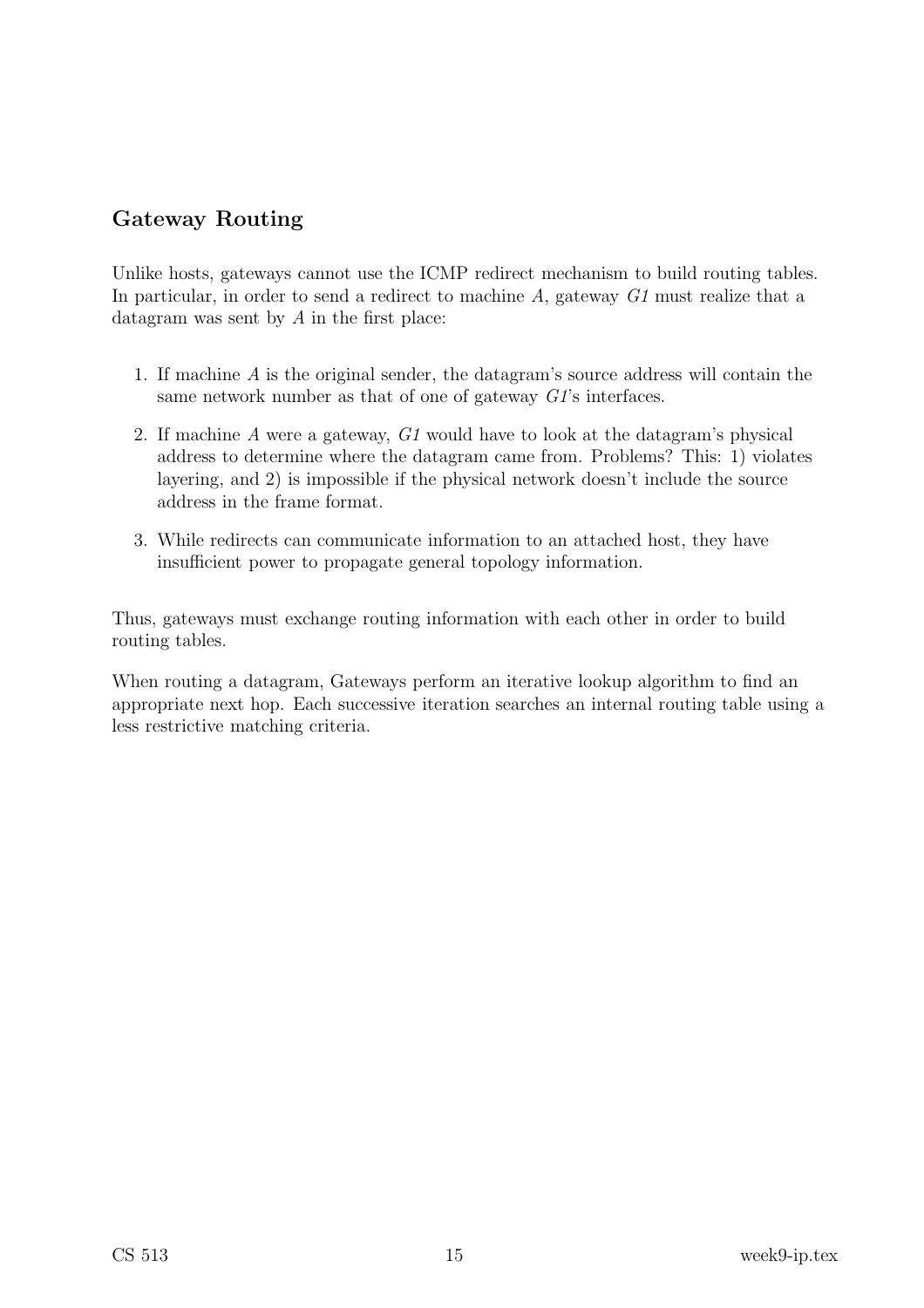A gateway (typically) uses the following algorithm to select the next hop for datagram D:

- 1. Extract the destination IP address and network number from the datagram.
- 2. Can we use direct routing? If so, send to the host directly (using ARP if necessary), otherwise go to next step.
- 3. Search the table for a host match. The entire destination (host and network portion) must match. Thus, it is possible to have host-specific routes in addtion to network routes. If no match is found, go on to the next step.
- 4. Search the table for a network match. Only the network portion of the destination address is used in the lookup operation. If no match is found, go on to the next step.
- 5. Search the table for a default, or wildcard route. Wildcard routes act as a catch all, and always match any address. Default routes are advertised by gateways that have large numbers of routes in their tables to keep the size of routing updates small.
- 6. If all of the above fail, return an ICMP destination unreachable error.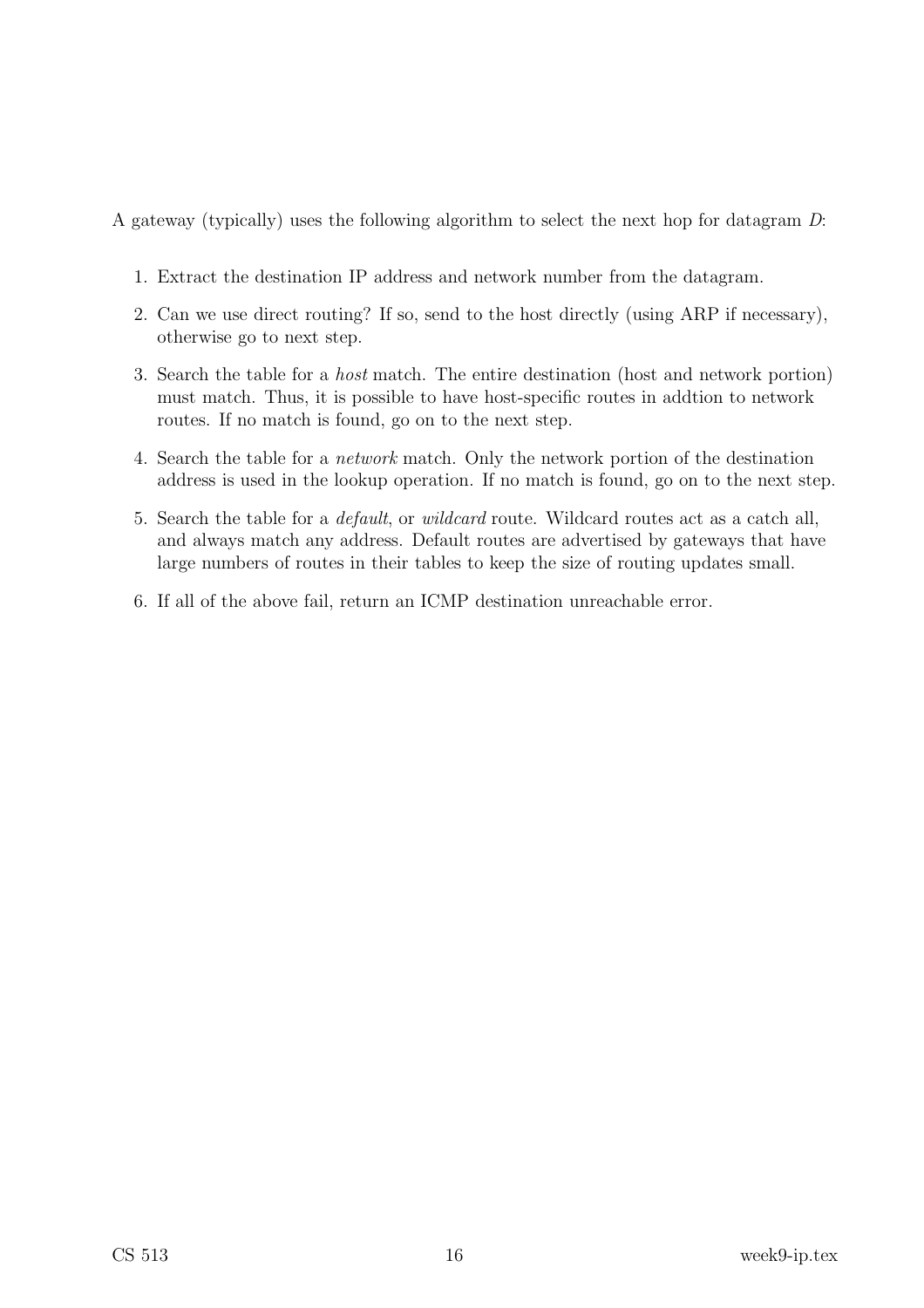# Routing Information Protocol (RIP)

An early routing protocol is the *routing information protocol* (RIP). It was developed by Berkeley as part of their BSD distribution, and became a de facto standard. It is also referred to as "ROUTE DEE", after the Unix program routed, which implements the protocol.

RIP is essentially the same algorithm as the "old Arpanet" routing algorithm. (Called "distributed routing" in Tanenbaum's book). Recall that:

- Gateways maintain routing tables that map destination addresses to (next hop, metric) pairs.
- Gateways periodically exchange routing tables with their neighbors. When gateway G receives a table from neighbor  $N$ ,  $G$  switches its route for destination  $D$  to go through N if the sum of the cost of reaching N plus  $N$ 's cost of reaching D is lower than the cost associated with the current path  $G$  is using.
- Vector-distance algorithms suffer from the problem: "good news travels quickly, bad news travels slowly".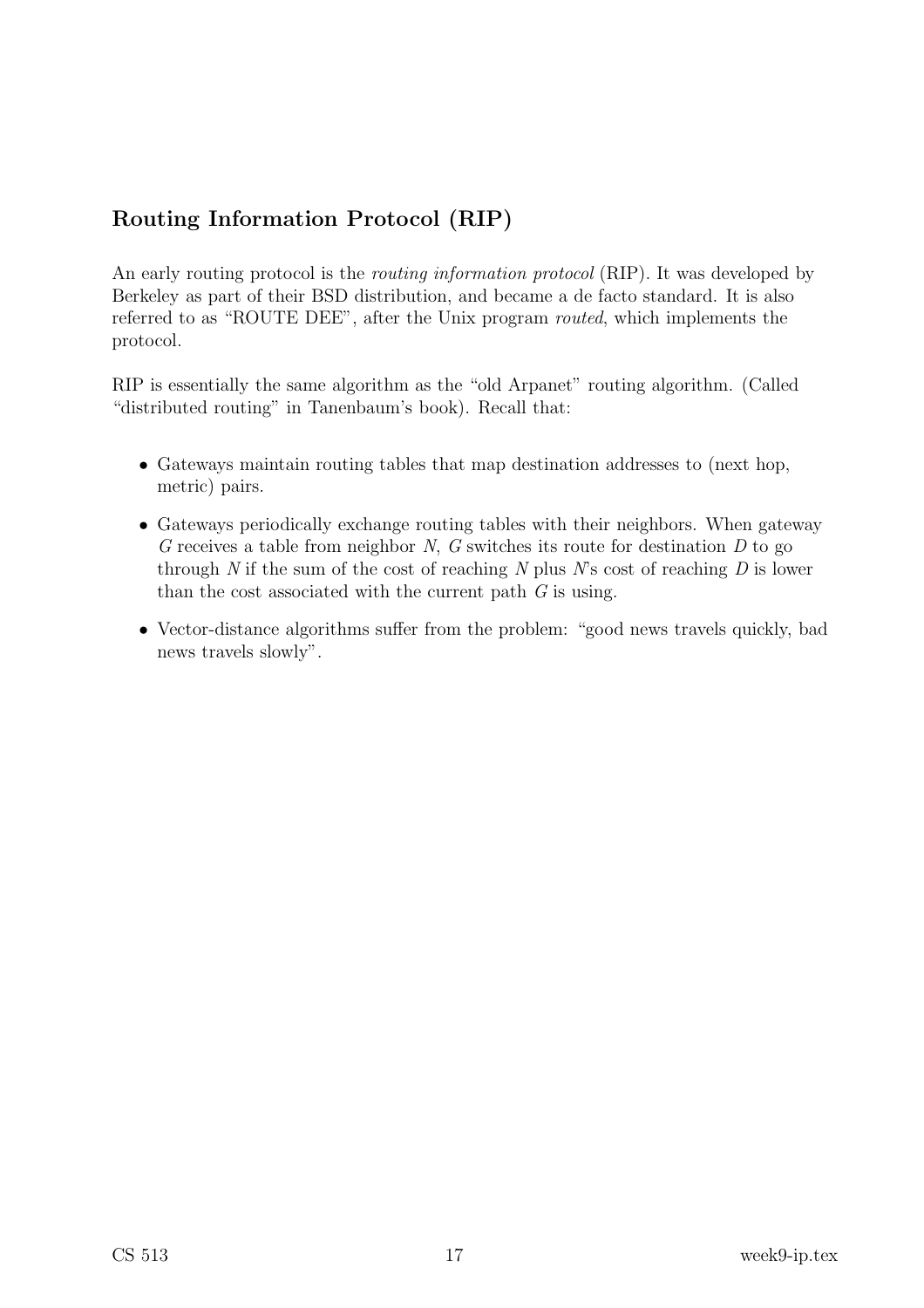#### RIP Features

RIP has the following features:

- 1. It is a vector-distance algorithm: metrics denote hop counts, and an infinity metric of 16 denotes unreachable destinations. Why 16, a small value for infinity? Using a small infinity metric reduces the number of iterations needed to reach infinity, but limits the diameter of the internet to 15 hops. Note that in the current internet, one-way many paths are longer than 20 hops.
- 2. It sends unsolicited update messages (using broadcast) every 30 seconds.
- 3. It ages routes; gateways delete from their tables those routes not appearing in any received update over a 180-second time interval. Aging routes has the advantage that updates do not have to be propagated reliably, but requires that periodic updates contain information on all destinations.
- 4. To propagate changes quickly, RIP gateways generate "triggered" or "flash" updates when they receive an update that changes their tables. This leads to a burst of update message exchanges, but reduces the time needed to count to infinity.

Note: By convention, RIP uses a destination address of all zeros to denote the wildcard address. This allows a gateway that has complete routing information to advertise a default route to the gateways around it. The other gateways use the default route for all their routing, and don't require the large tables containing a route for every network.

Often, an organization will propagate explicit information about all the local networks at its site, but use a wildcard route for routes to the outside world.

RIP is an example of an Interior Routing Protocol (IGP). It is designed to operate within a subset of the Internet, perhaps on a campus or within a corporation.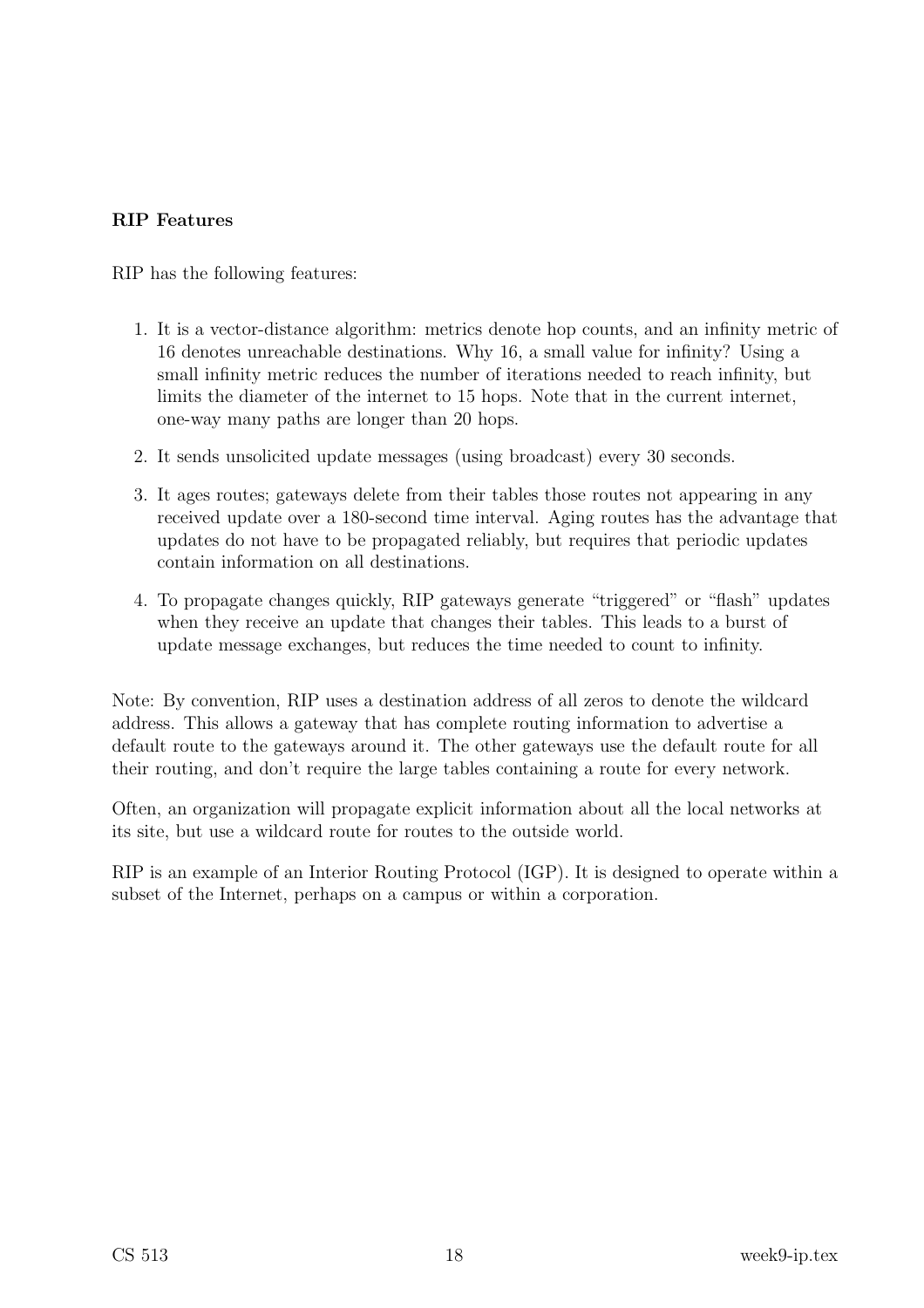# Autonomous Systems and EGP

As the Internet grew, it became clear that no one single routing algorithm would be used everywhere.

- 1. Sites must be able to isolate themselves from other sites. They should be able to keep their local internets operating even when other parts of the Internet have failed.
- 2. Local gateways (probably) don't want to know (in much detail) about topological changes that take place far away.
- 3. Sites want administrative control over their gateways and networksand may not want to run the same routing protocols as other sites.

As a result, the Internet developed the notion of autonomous systems, administrative regions that contain a set of networks and gateways. A site is free to manage routing within its region any way it wishes, and routing information flows among regions only through carefully controlled mechanisms.

The Exterior Gateway Protocol (EGP) is the "glue" that ties autonomous systems together. It:

- 1. Allows a site to advertise to the rest of the world a path to the networks within its autonomous system.
- 2. Allows sites to learn about networks located in other autonomous regions.

# Border Gateway Protocol (BGP)

Current EGP protocol used.

Distance vector protocol, but not only does it maintain distance, but also the specific routes (to take into account administrative policies).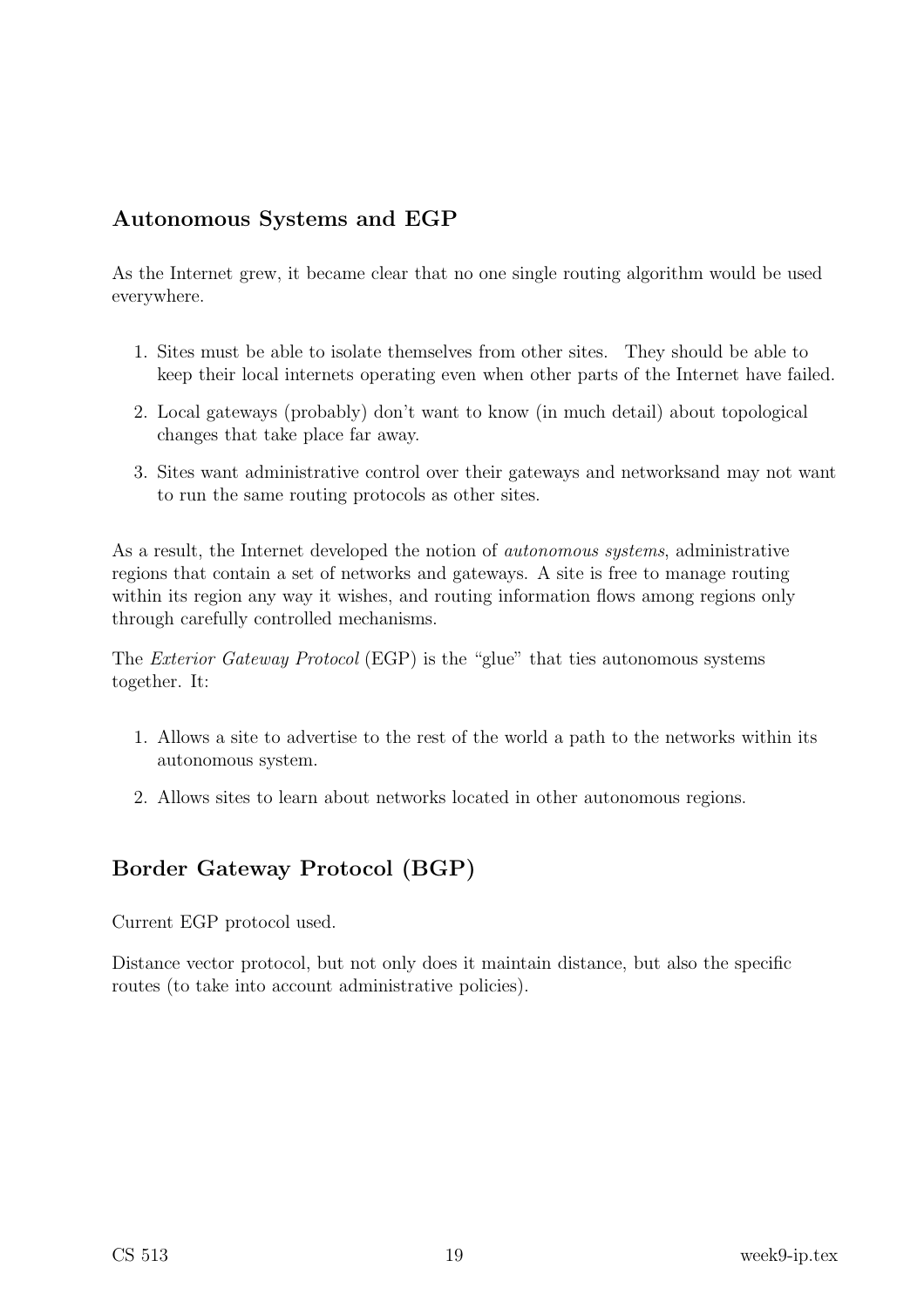## Open Shortest Path First

Current IGP protocol used.

The history of IP routing can only be described as a mess:

- 1. Despite the known problems with RIP, it has been used where it shouldn't. For example, Nysernet uses it internally as do many network. Indeed, regional networks have had to come up with horrible kludges to make RIP work for networks having diameters greater than 16 hops.
- 2. The first two years of NSFnet made use of a protocol called HELLO. HELLO is the old Arpanet algorithm (again) but uses delay (rather than hop counts) as its metric. The protocol was so unstable that the network was unusable by many sites.
- 3. EGP's topology restriction is clearly too inflexible.
- 4. Despite the fact that hosts shouldn't run gateway routing protocols, most do (or they just use static routing).
- 5. Now that IP has become popular, the definition of the "routing problem" has become more complex. For example, one issue that has come up is called *policy routing*. An organization running a cross-country network may want to be able to specify that it will forward all packets when it is lightly loaded, but always give IBM (or DEC) sponsored traffic higher priority. Another aspect of concern is how to charge users for network services.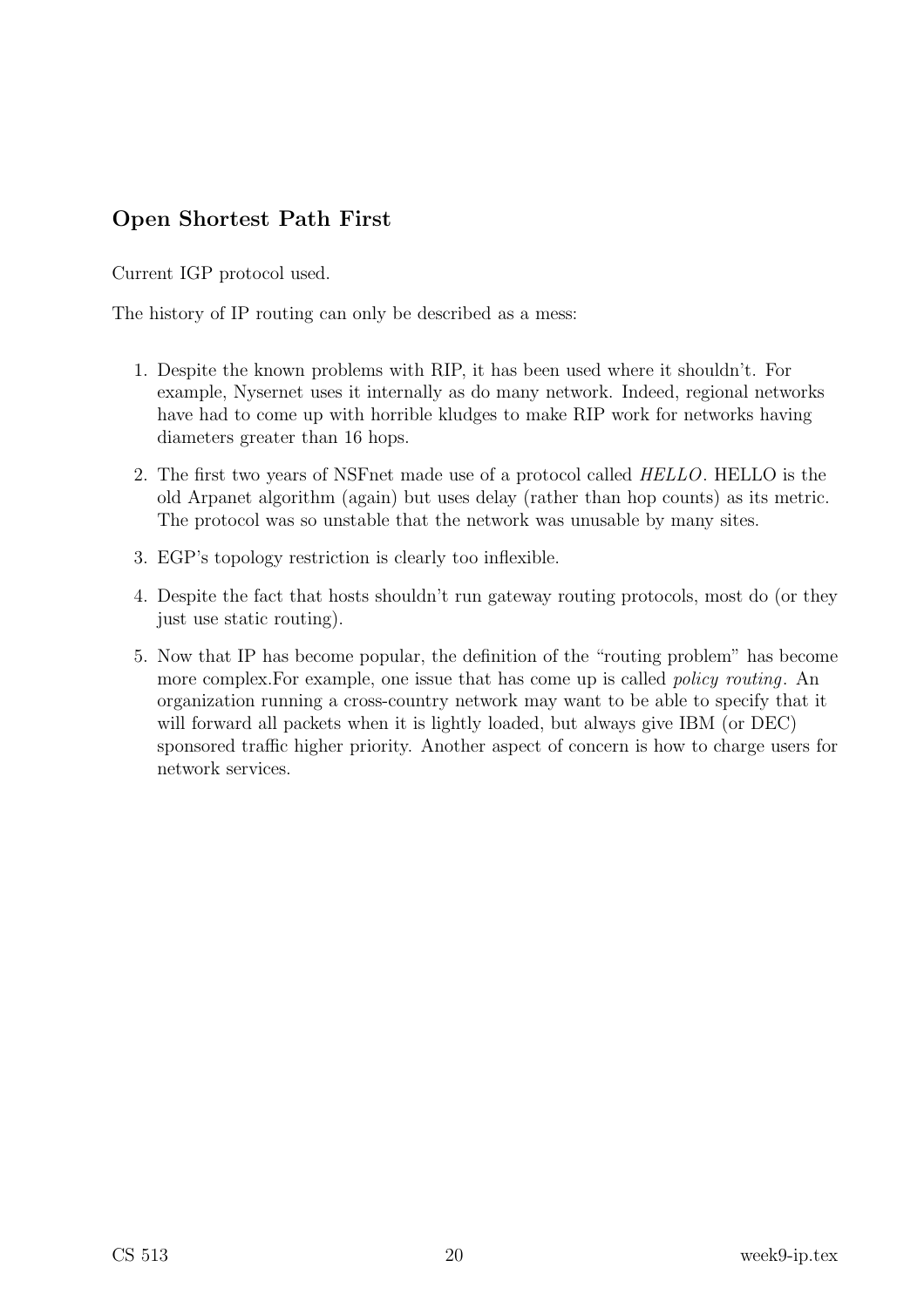We now consider a relative newcomer (1989) to routing: Open Shortest Path First routing (OSPF):

- 1. Divides an autonomous system into areas.
- 2. Uses a link-state algorithm within an area.
- 3. Four classes of routers (see Fig. 5-65)
	- (a) internal areas wholly within one area.
	- (b) area border routers connecting two or more areas
	- (c) backbone routers on the backbone area (area 0)
	- (d) AS boundary routers which talk to routers in other ASes.
- 4. It supports type of service routing. That is, it provides for multiple paths, with gateways choosing paths based on the type of service field in IP headers.
- 5. It supports multipath routing. That is, it distributes traffic over multiple paths to a destination.
- 6. It includes integrated support for subnetting (RIP does not). How? Specifically, (network number, network mask) pairs are distributed in updates.
- 7. Updates are authenticated; unauthenticated updates make the network extremely vulnerable to denial of service attacks (e.g., any workstation can send out bogus updates the break routing).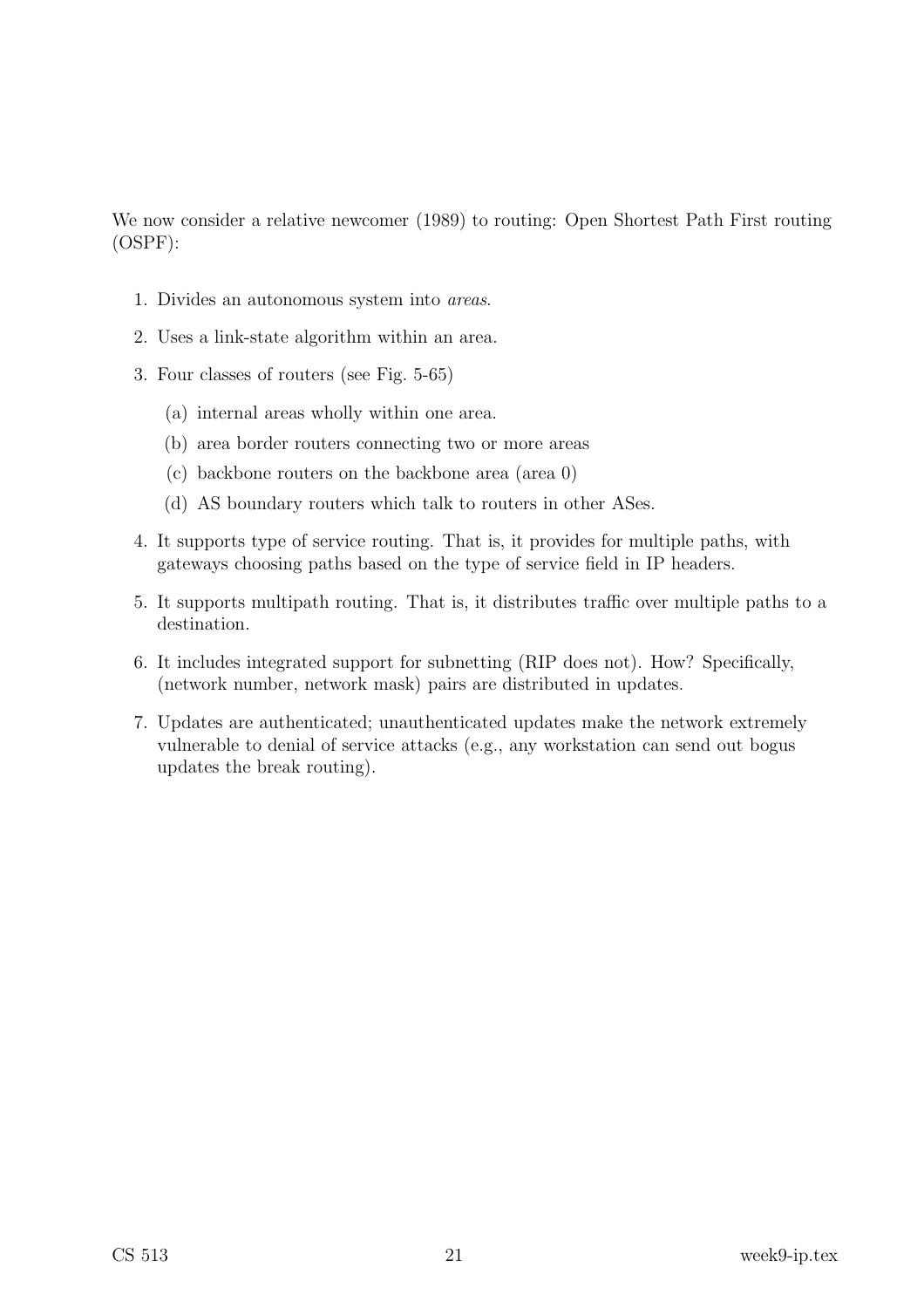## CIDR

Classless InterDomain Routing (CIDR) developed to make "smarter" use of the limited IPv4 set of addresses.

Basics:

- assign Class C addresses to regions of the world: Europe, North America, Asia, ...
- assign multiple Class C addresses to a single site
- avoid filling up routing tables, but maintaining a mask for each site so that a router can quickly determine if a Class C address is assigned to the site.
- routers maintain base address and mask for each site